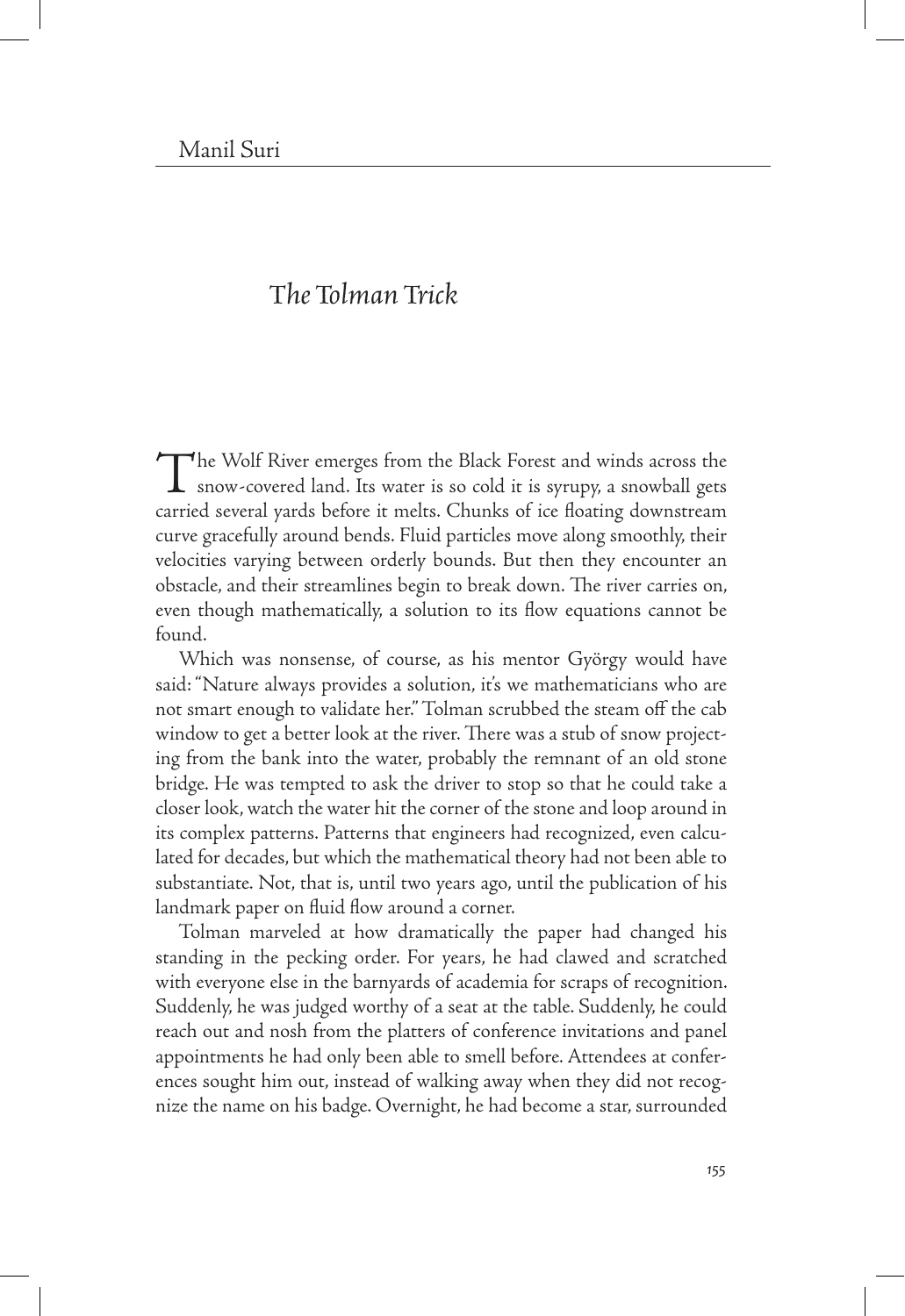by a personal solar system of students and junior researchers. Already, some papers had started referring to his argument as "The Tolman Trick" because of the cunning way it bypassed all the difficulties that arose in trying to resolve the corner. (Personally, Tolman would have preferred that his colleagues use the more respectable "Theorem," though he had to admit that "Trick" did sound catchier.) György himself, so notorious for his inability to praise the work of his former students, declared himself surprised to hear the result had been proved in his own lifetime. He died a month later.

"It's very beautiful, no? Always soothing to watch water flow."

Dixon. On the seat next to him. Tolman made a gesture with his head, halfway between a nod and a no. Soothing was the last word that should come to mind. Streamlines and velocities and Navier-Stokes equations —*that's* what one should be seeing in water flow. That's what should be flooding the mind of any young person in the field who wanted to do something, become someone, Tolman felt like admonishing Dixon.

They had run into each other on the railway platform at Hausach. Tolman had been pleased to have been recognized by Dixon, from the University of Arbutus, even though they had never met before. He looked at his fellow passenger now, perched on the edge of his seat like an expectant schoolboy, his feet barely reaching the mat, a thick leather satchel clutched in his lap. Tolman felt an avuncular twinge and remembered his own days as a fresh assistant professor, almost twenty-two years ago.

"Did you know that my advisor was György?" Tolman told Dixon, shifting his large soft body in his seat. "Back when he was still taking Ph.D. students, before he became such a recluse. He used to throw all sorts of impossible problems at us, without mentioning that mathematicians through the ages had tried and failed to solve them." Tolman chuckled. "I remember when we first heard of the problem of flow past a corner. Bramer was a student of György as well, and we both thought it would be an evening's work— we were in our twenties and so naïve then. We ended up racing through grad school trying to see who would crack it first. Look how long it took, though, to finally. . . "

Tolman stopped and ran a hand over his remaining hair to check that it was in place, the way György used to do with his own. How to convey to this aspiring young colleague all the effort, all the sacrifice, that good mathematics demanded? The exhausting rivalry that had escalated over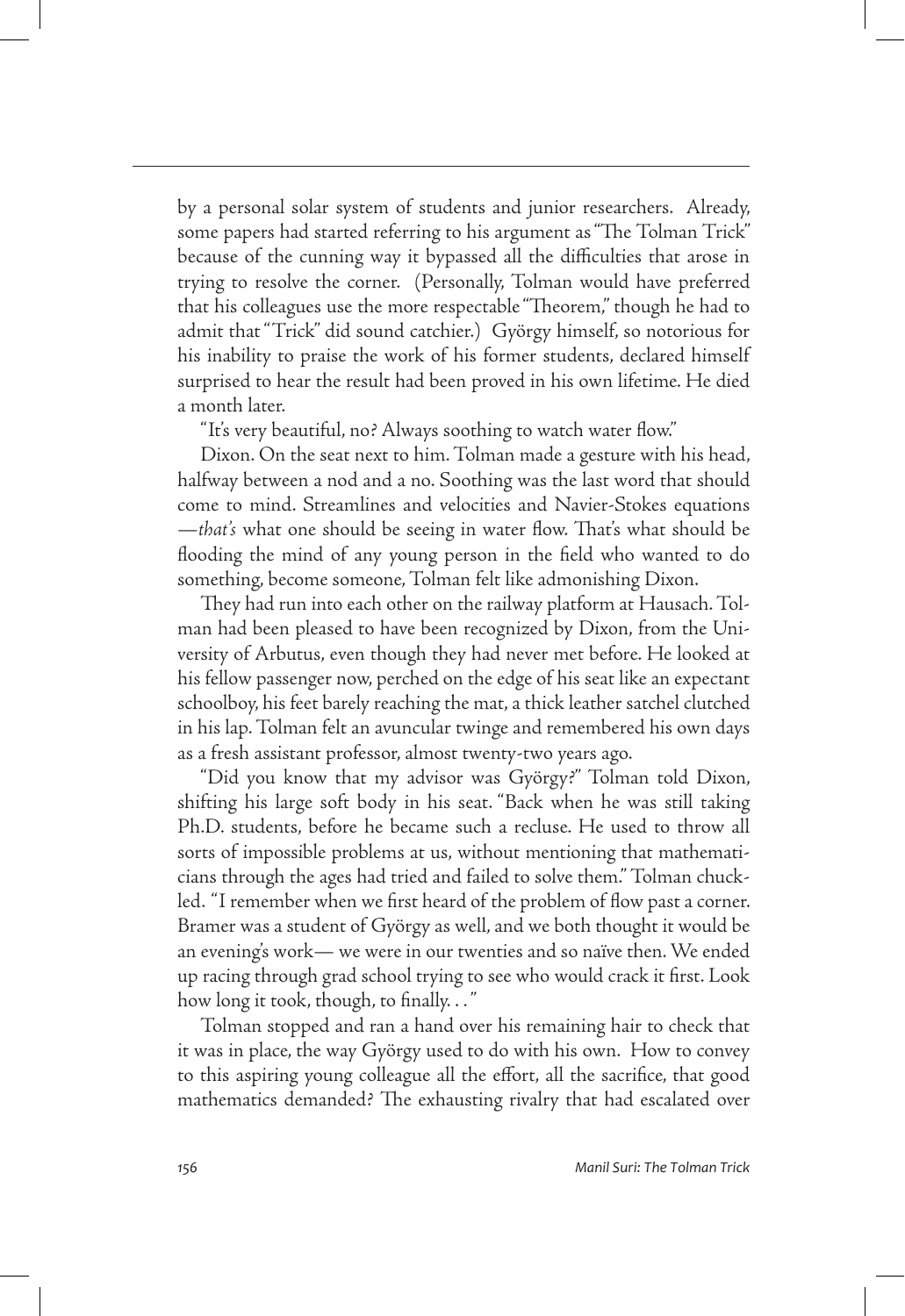the years between Bramer and himself over trying to be the first to prove the result? He searched for some sage advice to bestow on Dixon, but was overcome by the poignancy of his own accomplishment.

"There was something I wanted to ask you about your proof." Dixon undid the strap of his satchel and extracted a sheaf of papers.

"Not a mistake, I hope," Tolman said jovially. He decided he liked this Dixon—the quiet personality, the studiousness he projected as he regarded life from behind his thick black-rimmed glasses. Tolman himself had been equally serious at that age—it had been a way of concealing the terrible shyness he felt. He contemplated asking Dixon if he too was shy would that be too personal a question?

"Actually," Dixon said, and Tolman looked at him, amazed. He couldn't possibly think there was an error.

"Actually, it's Theorem 2.3. I keep thinking there's something wrong with it."

How absurd. The little runt. Didn't he know the exacting review process that *Acta Fluida* employed? Didn't he know the result had been endorsed by György himself? Tolman felt the skin on the back of his neck begin to itch.

"Perhaps we could go over. . . ?" Dixon stopped, a look of alarm beginning to spread over his face.

Tolman forced his jaw to loosen, his cheek muscles to relax. This was exactly the reaction Dr. Winton had warned against, to prevent the eruption on his neck. It had been a perfectly reasonable request. Why had he become so upset? "Roland, you're a mathematician," he heard Dr. Winton say. "It's not as if you're trading companies or landing planes. It's not as if playing with numbers can lead to so much strain." He reminded himself that he was now a senior person in the field. Wasn't it his duty to soothe away the doubts of his junior colleagues? What better way to spend the time in the cab than to give a short, calming lecture on his own work?

"Certainly," Tolman said.

By the time they reached Oberwolfach, though, Tolman was ready to pick Dixon up by the scruff of his neck and give him a good shaking. Could the man really be that obtuse? Part of a mathematician's training was to refuse to take any statement at face value, to be skeptical of every line in a proof. But Dixon seemed incapable of accepting anything as true, asking the same questions repeatedly with such mulish persistence that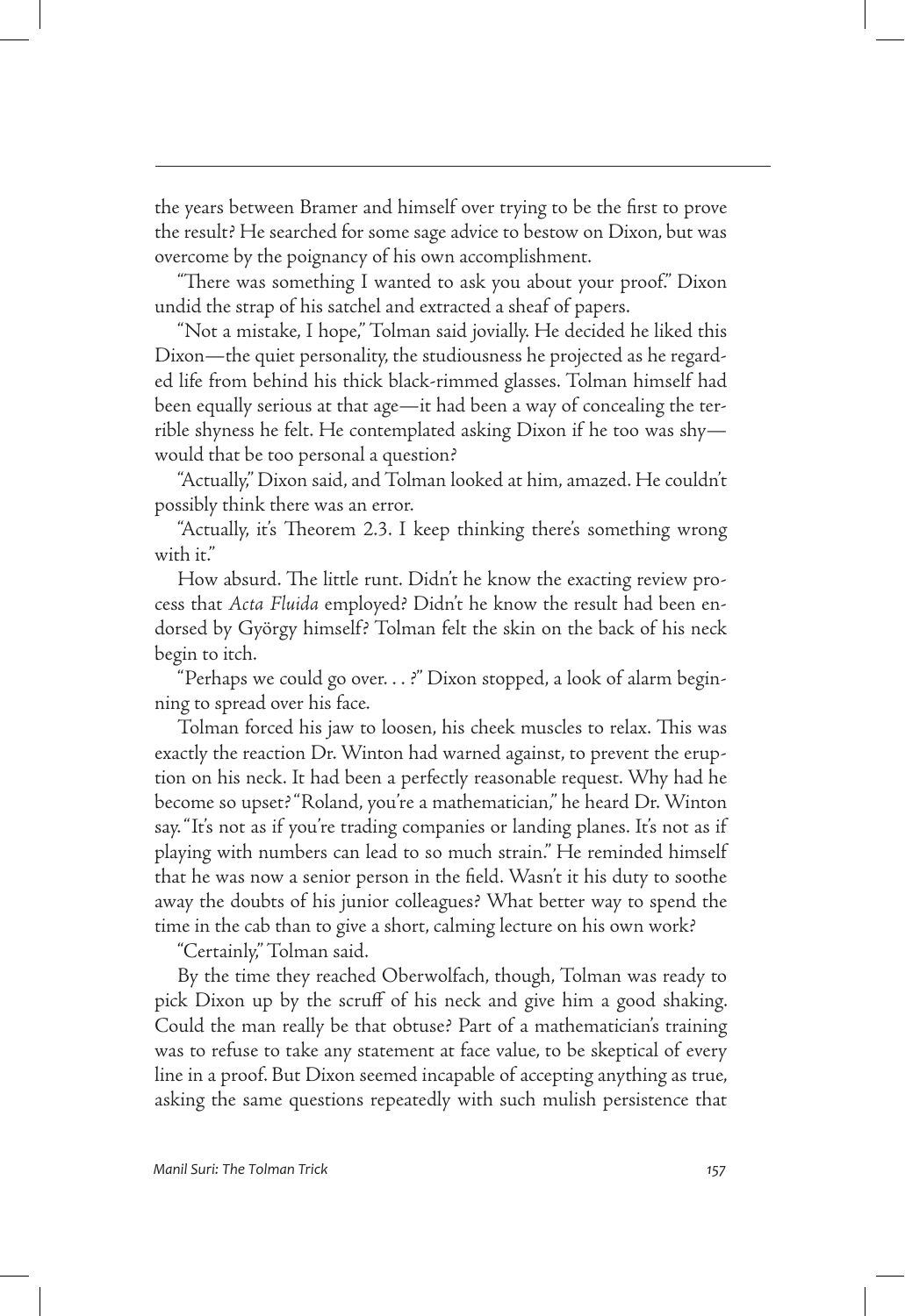Tolman wished he could hasten him along with a stick. Sensing Tolman's displeasure, perhaps, Dixon began to freeze up, and, interpreting this as a further digging in of heels, Tolman felt his agitation turn to cold grinning fury.

"I hope you have a wonderful conference," Tolman said through clenched teeth, and Dixon collected his luggage and fled up the Institute steps.

∞

The Mathematics Institute at Oberwolfach was a low-slung concrete building defined by sharp vertical and horizontal planes, built on a hill about a half mile from town. In its original incarnation, it had been housed in an old hunting lodge, with the purpose of providing technical support for floundering Nazi forces near the end of the war. But for the past several decades, it had enjoyed the reputation of being a leading international center for mathematics. The building overlooked a valley in the Black Forest with a view so breathtaking that it was said that visitors staring at the panorama long enough would feel the solution to any mathematical problem waft in like a breeze off the pine-covered slopes outside.

Tolman drew back the long orange drapes and looked outside his balcony door. The sky was gray and overcast, not a good day to catch breezes. Inside, the room was spotless, but more Spartan than he remembered—a wooden desk and chair in one corner, an unplugged floor lamp, and a low single bed without a headboard, but with a small table attached to it. A mathematician didn't need much, he remembered György saying—a desk, a pen, and a writing pad—the less clutter, the better.

Sometimes Tolman fantasized that he was an ophthalmologist or a surgeon, with sleek, expensive equipment to play with and a progression of glamorous resort conventions to attend. Usually, though, he was happy with the calling he had followed, and today he was not dissatisfied with the room he found himself in. He went over and examined the large metal knob regulating the heating pipe. The gradations clicked smoothly under his fingertips as he rotated it. He turned it this way and that, fascinated with its oiled precision, which to him epitomized all the efficiency and exactness of Germany.

Tolman lay down on the bed to test the mattress and realized how jetlagged he was from the cramped overnight transatlantic trip. He was about to close his eyes, when he remembered Theorem 2.3. He supposed he ought to look at it, to make sure there was nothing to substantiate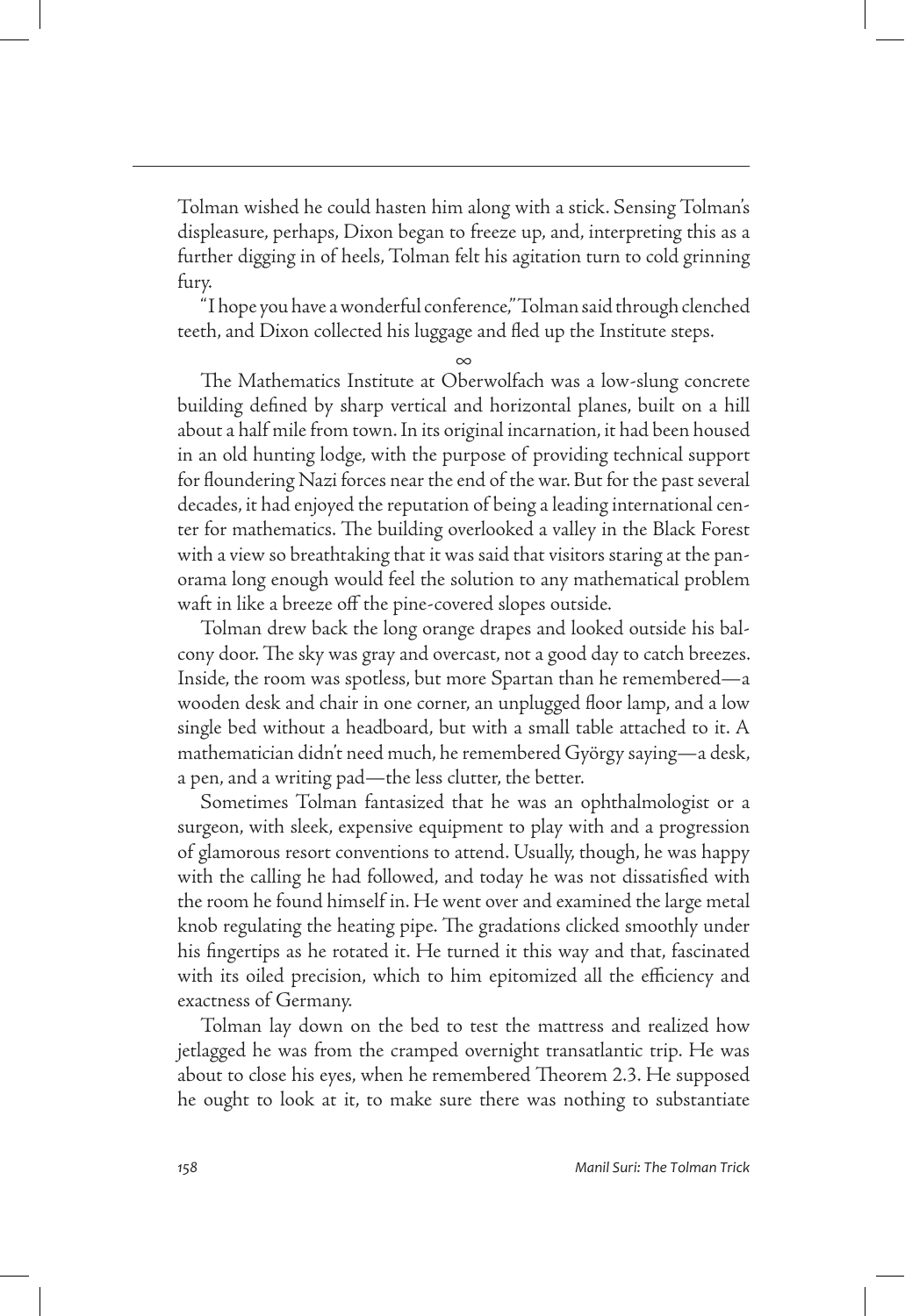Dixon's suspicions. The thought of his own behavior in the taxi filled him with shame. He would search Dixon out at the conference and apologize to him. Perhaps even tonight, though it was probably too soon to sit together, lest Tolman feel like cuffing him again. He turned towards the balcony and watching the sky darken outside, fell asleep.

∞

It was the staff that assigned people to the dining room tables, changing the seating pattern at every meal to force the mathematicians to mix. At dinner, Tolman found himself seated at a table with neither Bramer, who hadn't arrived yet, nor Dixon, and mentally calculated the probability that he would miss them on all five days. With ten meals and eight tables, forty-eight attendees and an unbiased staff, it worked out to  $(42\times41)/$  $(47\times46)$  raised to the power 10, which he quickly gave up trying to simplify in his head. He was a mathematician, not a calculator.

"Sort of like musical chairs," he said, commenting on the seating to the person next to him, whom Tolman had never met. The man had a large, round head, with an incredibly red face, partly covered by a handkerchief he held over his mouth and nose. He chuckled from behind his handkerchief, so emphatically that Tolman wondered if the reference had been understood.

"I'm Roland Tolman," Tolman said, extending his hand, and the man sneezed twice into his handkerchief.

"Lazarotsky. Like in the book," the man said, using his free hand to shake with Tolman.

"The book?" Tolman repeated, wondering for an instant if he meant the Bible, if there could have been a character named Lazarotsky in it.

"The book on boundary conditions for elliptic operators," Lazarotsky said grimly, his face flushed in insult, "translated from the Russian."

Fortunately, the food arrived just then, wheeled out on carts by the sturdy kitchen women in their blue uniforms.

"Have some soup," Tolman said, ladling out a bowl of thick dumpling soup for Lazarotsky, "it'll be good for your cold." Lazarotsky accepted the bowl with a grunt and did not look again at Tolman.

The main course was endive-wrapped sausage baked in cream and covered with a cheese sauce. Tolman suspected this was not the best antidote to jetlag, but the rumbling emptiness in his stomach made him eat enthusiastically. He even helped himself to one of the three extra sausages that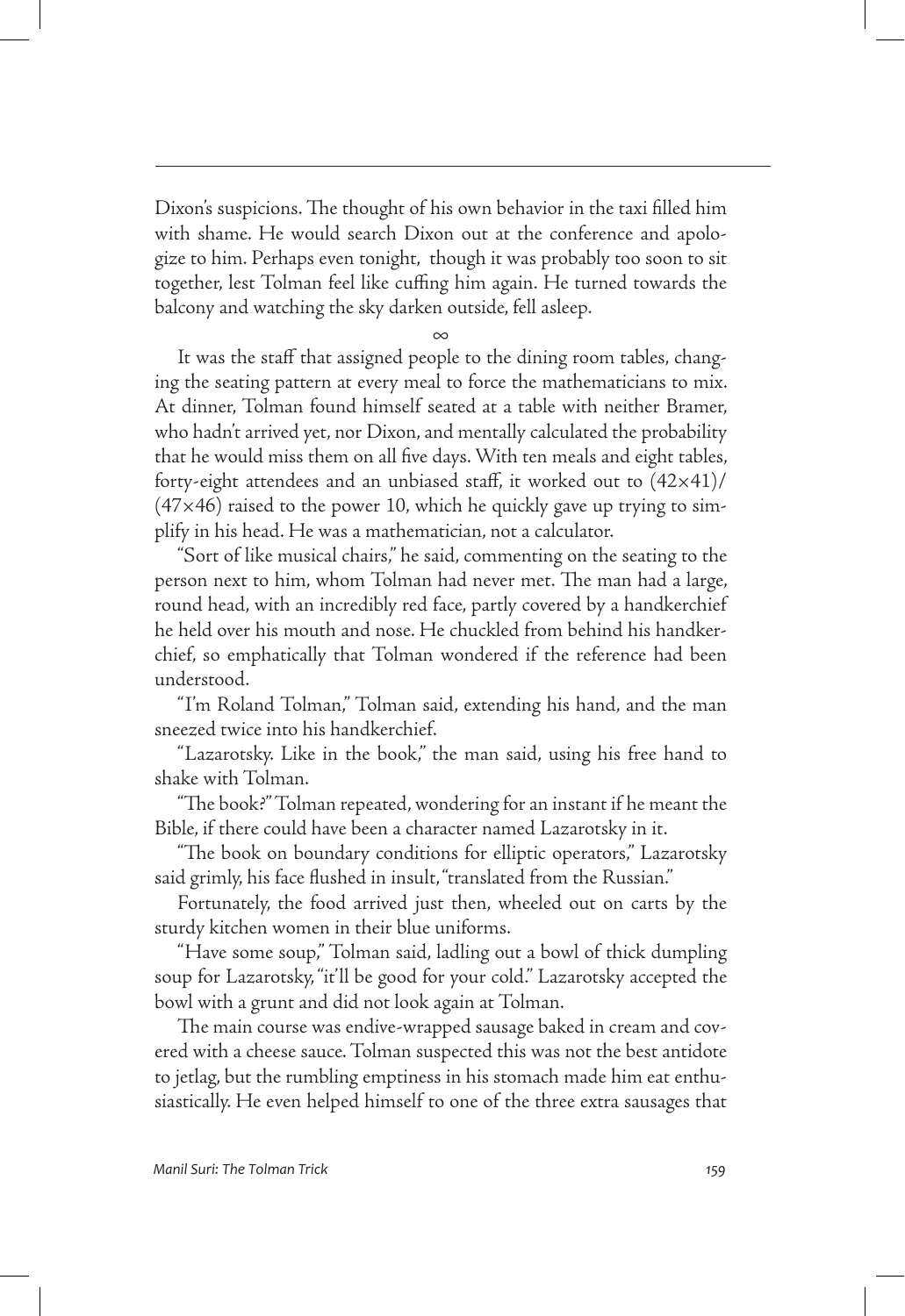had been apportioned per table. His Finnish colleague Hynoven, whom he had not seen for a while, bought him a beer, and then two more, which helped ease the food down. Tolman felt the combination of beer and cream rise to his head.

Anna, the Canadian woman sitting on the other side of Tolman, was not a mathematician. She was there with her husband whom she introduced as Michel Dresser, an algebraic topologist on a three-month visit unrelated to the conference. Tolman was close enough to smell Anna's perfume even through the meaty vapors rising from the platters on the table. Perhaps it was the angle at which he sat, but everything about her face seemed strangely elongated—her chin, her nose, her lips which seemed to project out to a point as if she was puckering them for a kiss. Even the wisps of her eyebrows arched so high that they seemed ready to lift off from her forehead. She looked like a refined, very elegant collie.

She was also, Tolman decided, the most beautiful woman at the conference. Marie Joly from Belgium could be a contender if she ever bothered about her appearance, the three or four graduate students around were all too young, and the Popescu sisters, who had caused such a stir twelve years ago when they had arrived from Bucharest in their shiny black dresses and luxurious matching furs, seemed to grow tragically more dowdy and bookbound with every conference.

"And what do you work on, Mr. Tolman?" Anna asked with a light French accent, pronouncing the "tol" as "tool."

"My wife's hobby is to collect the names of different fields of mathematics," her husband said.

"It's fluid dynamics. Applied mathematics. Not as abstract as your husband's."

"Which means he's doing things people might actually pay for," her husband interjected.

Tolman blushed. "I'm afraid I only prove things—useless things like the existence of solutions that engineers already take for granted. Besides, it isn't as if algebraic topology is not useful. . . "

Dresser cut him off. "Really, Dr. Tolman. Shouldn't you leave it to me to take up the defense? As the only pure mathematician around, I insist on this prerogative."

He said it as a joke, but Tolman did not miss the sharpness beneath the surface, like a hidden layer of ice crackling underfoot.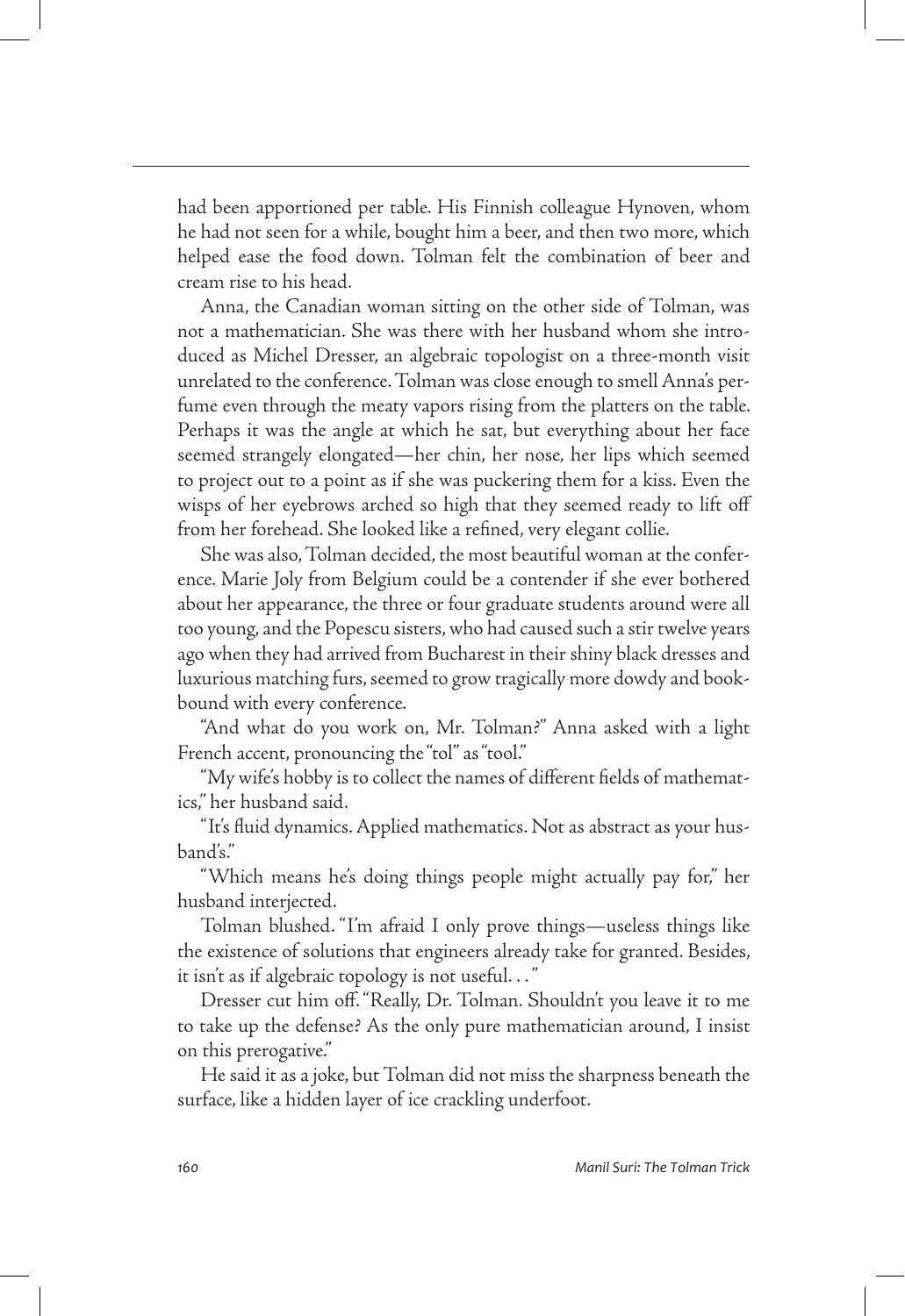"And how do you spend your days, Mrs. Dresser?" Hynoven asked.

"She's an artist," her husband replied again. "She makes quilts."

"I even have a loom here, believe it or not, to weave cloth," Anna said, apparently unmindful of her husband answering for her. "You should all come and see it some day. It's in this huge open space with a skylight, right outside our room on the top floor."

A vision of Anna alone in a sunlit tower, working on her loom like the heroine of some fairy-tale came to Tolman. He did not know much about quilts (or art in general, for that matter) but felt a need to find out more about Anna. "What kind of quilts?" he asked.

"Little ones, with all sorts of scenes on them. Snow, mountains, trees. I sew them together to make bigger ones. But the biggest I've ever made would still only cover half a single bed."

"*Pure* quilting, in other words, as opposed to *applied*. Runs in the family," her husband said, and the lines of Anna's eyebrows deepened, bringing an irresistible sadness to her face.

Why could she not have been married to him instead? Tolman was sure he could learn to be proud of a wife who made quilts. They would live in a room next to the loom and decorate the walls with her work. He tried to imagine where her husband could have found her, how the two might have met. Except for a brief relationship with a fellow student during graduate school, Tolman had been single all his adult life. The probability that he would ever marry, he knew, was decaying with time. There were so few women in mathematics, and he did not really feel comfortable with people outside his profession. He had once subscribed to a dating service, but had felt ungainly and tongue-tied on the dates they had sent him on. The last woman, a realtor, had pressed him to talk about his work. She had listened attentively as he poured his heart out about existence and uniqueness and turbulence. At the end of the evening she pecked him lightly on the cheek. "In case you're ever ready to buy," she had whispered, squeezing a card into his palm.

The dessert carts were rolled out, and the server, a large woman with red cheeks like those of a doll, placed hearty servings of apple strudel in front of each of them. At first, Tolman decided he would not touch his strudel, but then he thought he would have just a little to appease his stomach, which had begun rumbling again. He ate half of what was on his plate, then half of what was left, and half of what was left again. He re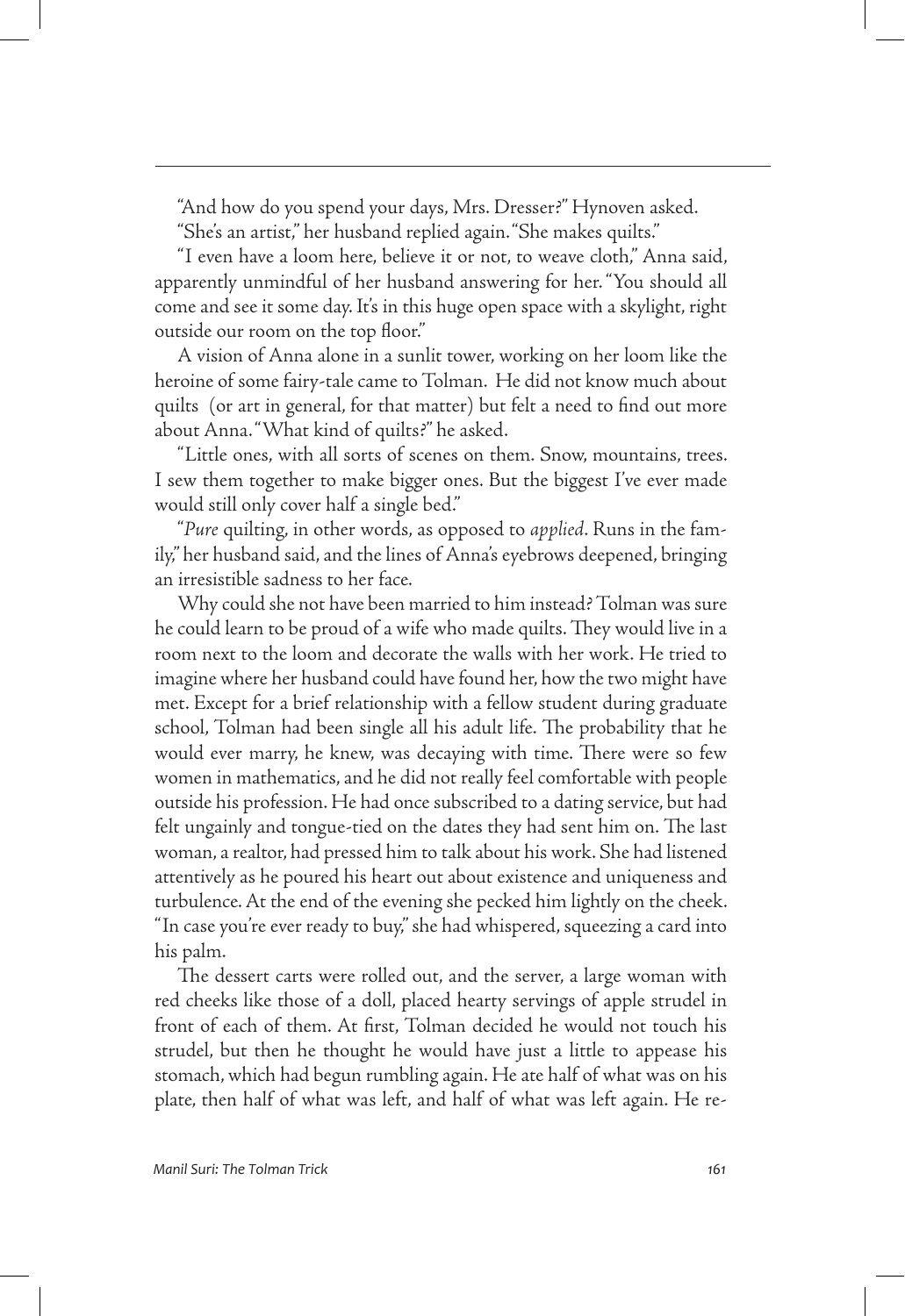membered his father showing him with a piece of cake. "See, Roland? See how I can take a half again and again, and still never run out of cake?"

He was concentrating on dividing the last few crumbs left on his when he saw Anna with her sad eyebrows staring at him. "Goodnight Dr. Tolman," she said. "I don't know if we will sit together again, but do come up some time and see the quilts."

Later, when some more of the people had left, he caught sight of Dixon and waved to him across the tables in between. By the time Tolman could negotiate his way over to him, Dixon had disappeared from the room. Instead, Tolman joined a table of colleagues gossiping about a husband and wife, both mathematicians, who had worked as a team and who had just divorced. "It was all the papers they wrote together—they never could agree on the notation. Philippa told me how at the end he started using R to denote the *complex* plane, just to taunt her." Tolman laughed with everyone else and had another beer, so that by the time he got back to his room, the orange curtains were blurring with the white walls. Theorem 2.3 was not even a memory as he fell fully dressed into bed, and into sleep.

∞

At 3:45 am, he was wide awake. He forced himself out of bed. He had learnt long ago in graduate school not to let sleep rule him—to regard such early awakenings as gifts, using them to get an edge over other students (particularly Bramer) while they slept. Today, though, he was still a little drunk. In his throat, he felt the bite of acid reflux.

He threw open the curtains and was greeted by the blackness outside. Then the outlines of the mountains emerged, like spirits revealing themselves out of the air. He went and played with the knob controlling the heat, again enjoying the smooth way it rotated, like the dial of a welllubricated lock. Then he sat down at the desk and opened his paper from *Acta Fluida*. "On the existence of solutions for Navier-Stokes flow in the presence of obstacles with Lipschitz boundaries."

He began scouring it line by line, poking every lemma, prodding every proof, seeing if any step was loose, would give. "Think of a dentist examining your mouth with a pick," he heard György say. "Assume there is a cavity lurking under every innocent surface."

At 5:00 am, he got up to play with the heating knob again. He swallowed some antacid and wished they had coffee in the room, then sat down once more to examine the paper.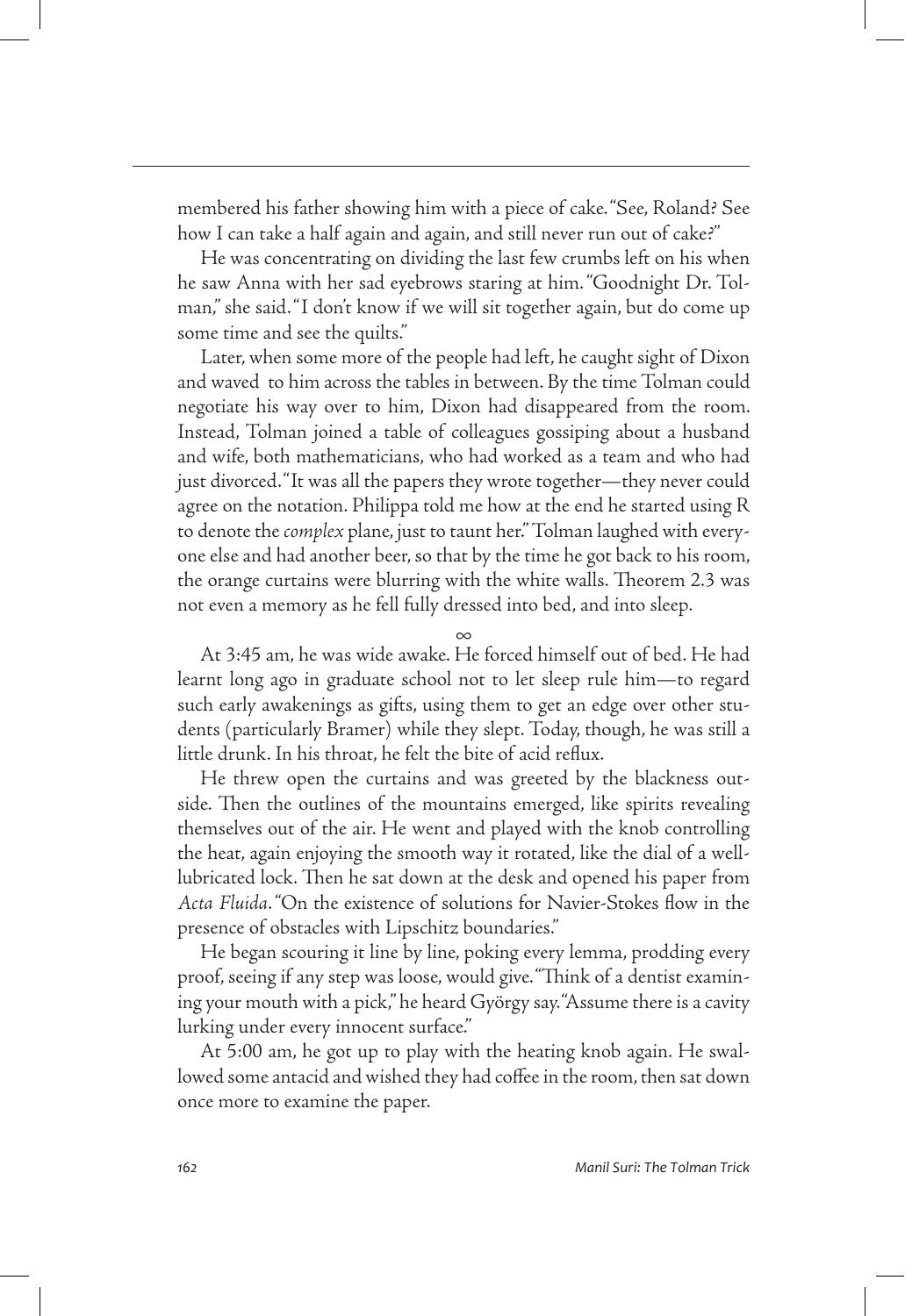Soon after, he started getting a sense of what might be wrong. It was the crucial second step, at the heart of his trick, where he mathematically stretched out the obstacle and its surrounding region to make the corner disappear—the step that always reminded him of drawing a picture on a piece of balloon skin and pulling it into a different shape. He had used a lemma from one of György's first papers, but could that really be applied when the interface was not smooth? Excited by the scent of error, even though it might be his own, he pulled out the György paper and found his attention drawn at once to the continuity assumption. Would it hold in his case? It was a very subtle point, one easy to miss. Could Dixon really have stumbled onto this?

By the time the day emerged from behind the mountains, Tolman had managed to pierce a hole into his theorem and let all the air out of his trick. He felt himself sliding into depression, and clutched at the fading strands of exhilaration he had experienced in the hunt for the mistake. All was not lost, he told himself, he would find a way to repair the proof. Even though Dixon had a hunch there was something amiss, it was unlikely he would be able to pinpoint it. There would be no need to advertise the mistake—Tolman would publish the correction in the guise of a more general proof, and simply stop referring to the original paper. He'd heard that even György had bodies like that buried in his earlier work.

It was almost 8:00 am by now, so he went down to the dining room for breakfast. Even before he entered, the back of his neck started to itch. It was the voice, of course—the abrasive edge, the underlying steel, that the tone, no matter how smooth, could not conceal. There he sat at the far table, surrounded by eggs, bacon and graduate students, and Tolman noted with satisfaction that since their last meeting a year ago, Bramer seemed to have put on at least as much weight and lost as much hair as he had.

Seeing him, Bramer rose and strode over to where he stood, a look of such delight on his face that for an instant, Tolman wondered if he had not misjudged him. Then he remembered to look at the eyes, and saw again the light that danced like mercury in the irises, the pupils that never stood still.

"Welcome," Bramer said, as if he had personally arranged the conference for Tolman, as if Tolman was the guest of honor they had all been waiting for. Wrapping a hand around his shoulder, Bramer led him to the breakfast buffet. "Let's see what we can get you, whether anything looks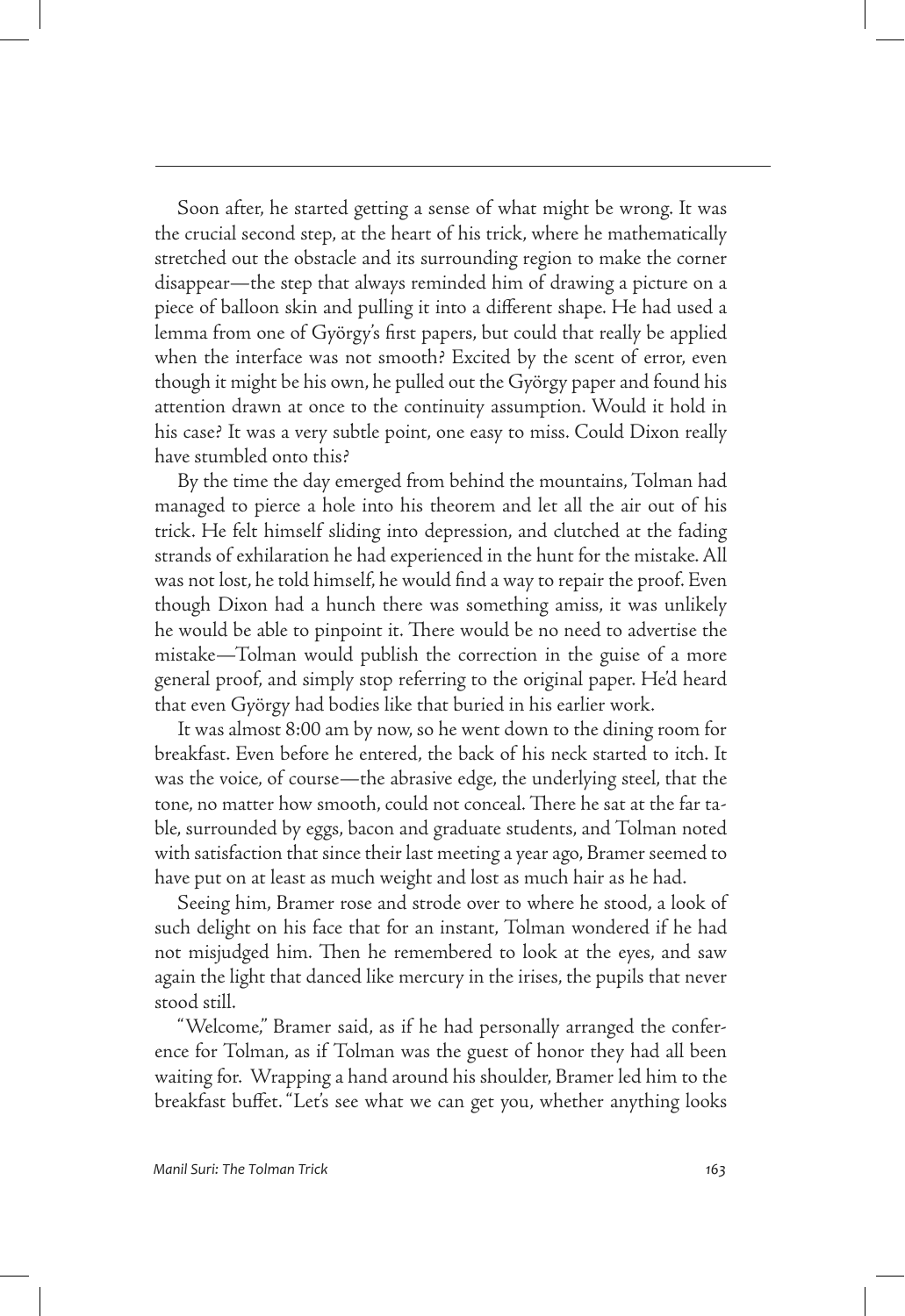fresh today." Picking up a pair of tongs, Bramer began rummaging in dissatisfaction through the bacon.

As Tolman ate the toast and boiled egg that had finally met with Bramer's approval, he looked around the room. The tables were all filled now —there was Hyvonen, and Crofton and Eisner—all people he waved at, all people he would have enjoyed breakfasting with. What was he doing stuck in this circle of Bramer's graduate students? Was this a subtle way of belittling him, or was Bramer up to something more sinister—a plot, perhaps, to isolate him? He would not stand for it, Tolman told himself, he would get up and go to another table. But just as he was about to excuse himself, Bramer turned around and smiled at him, and Tolman found himself remaining where he was, and silently chewing the food his colleague had chosen for him.

∞

The day passed by in a haze. It was too early in the conference to slip out unnoticed, so Tolman sat in the overheated room, unable to shut out the speakers' voices.

He tried to apologize to Dixon between lectures, but the latter darted away at his every approach with the skittishness of a deer. All day long Bramer insisted on acting the old lost friend, sitting next to him wherever he went, and Tolman had to be careful not to write anything about Theorem 2.3 on his notepad, lest it be noticed. Most exhausting were the comments on the lectures that Bramer kept whispering like a gossipy schoolgirl into Tolman's ear. "He's been giving the same talk for two years." "What a ridiculously broad assumption to make—why not just assume the entire theorem?" "Cunha proved this years ago—looks like the French are just rediscovering it." Little nips and jabs at every speaker, offered as implicit evidence of trust and friendship, which only served to remind Tolman of the unease he had felt around Bramer ever since graduate school.

That evening, when Tolman found himself seated right next to Bramer at dinner (the probability being 1 out of 23.5), he realized how easy it must have been to slip in beforehand and move place cards around. Bramer started waxing nostalgic about their student days, dredging up anecdotes about György and Galena and all the other professors. "Remember Bartle?" Bramer said. "Remember how we all skipped his Thursday class and went to the Craig Street Inn to have a beer?"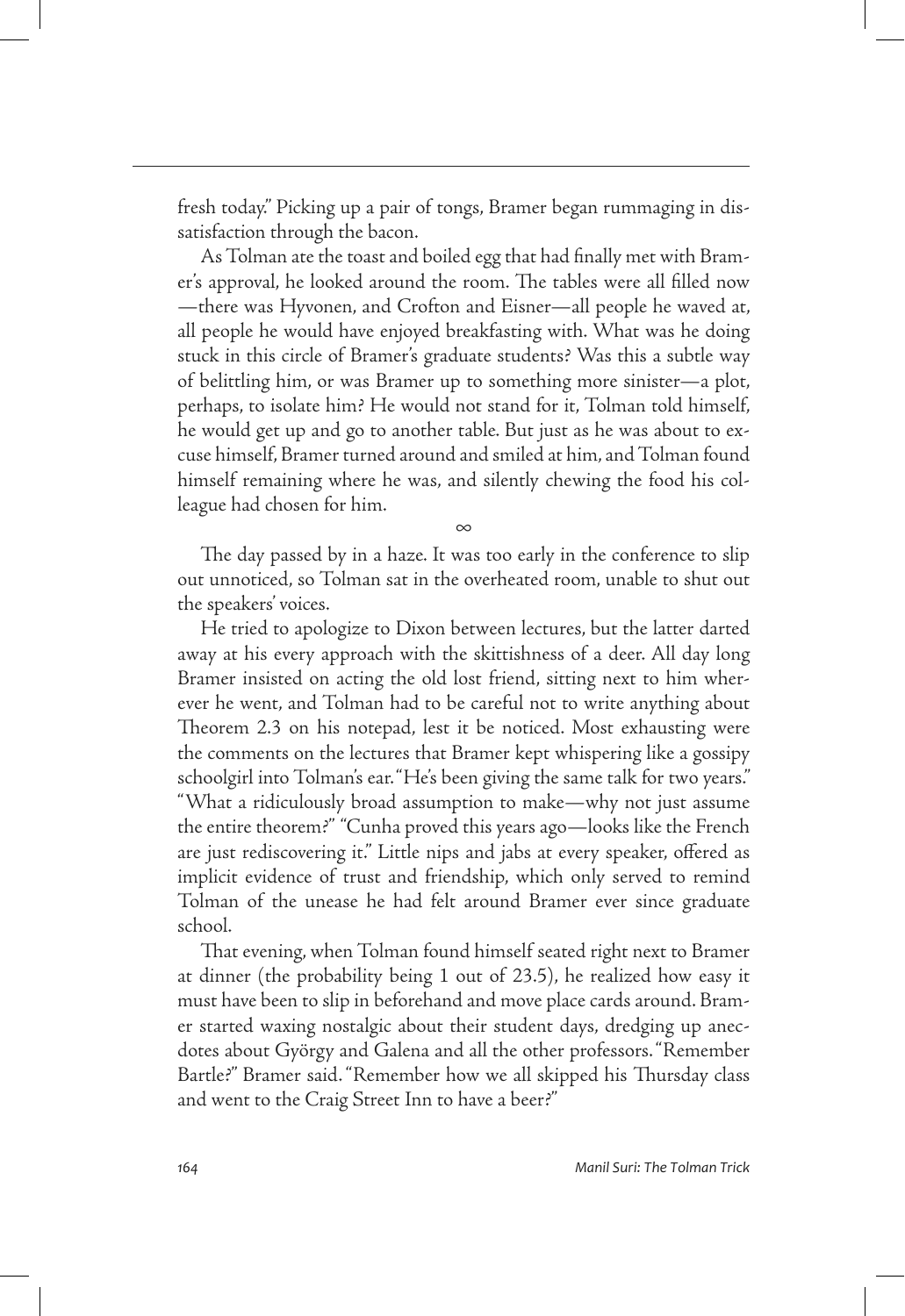"And the next week, Bartle himself came with us," Tolman said, joining in despite himself.

By the time dessert rolled around, Tolman had consumed the same number of beers as the night before, and realized that he had been much too harsh on Bramer, who was, after all, his friend. He looked around for Anna, wanting to point her out to Bramer, but didn't see her. He had tried going upstairs to the top floor after the day's talks, but had not found the lobby with the skylight she had spoken of. "She's really beautiful," Tolman said. "Though she looks so sad. Who knows what she sees in her husband?"

"I met someone interesting at the conference as well," Bramer said, pouring more coffee into their cups. "Just before dinner. From the University of Arbutus—his name is Dickens or something—do you know him?"

Tolman felt his head suddenly clear. It couldn't be, he thought. Even Bramer couldn't work that fast.

"Dixon. That's what it is. Dixon. He says he shared a cab with you on the way here."

So this was it. The friendliness and goodwill that Bramer had been lavishing on him all day—it had been a ruse to get his guard down. Tolman braced himself for the kill.

"He seemed intelligent enough, until he suddenly started making the most preposterous claim. About the obstacle paper you wrote. Such a beautiful, beautiful paper, I must say—people ask me to this day how far I came along in proving the result myself - and of course I tell them it doesn't matter any more, Tolman beat me to it. But this Dixon character —for some reason, he's convinced himself he's found a mistake—Theorem 2.3 I think he claims."

"Yes, he made some such remark to me as well." Tolman tried not to let his voice waver. "In the cab. He was hardly coherent."

"Completely absurd—and I told him that, of course. In fact, I even offered to go over the proof with him—I'm meeting him tomorrow. Who even knows where this obscure University of Arbutus is—never heard of it. All these people coming to conferences these days—I wonder what idiots in university administration are funding their trips."

Bramer began to rant against his own higher-ups, and Tolman tuned him out. There was no time to lose, he realized, bringing the cup to his lips and sipping the coffee Bramer had poured. He had to get to his room at once and fix the proof before his old rival did.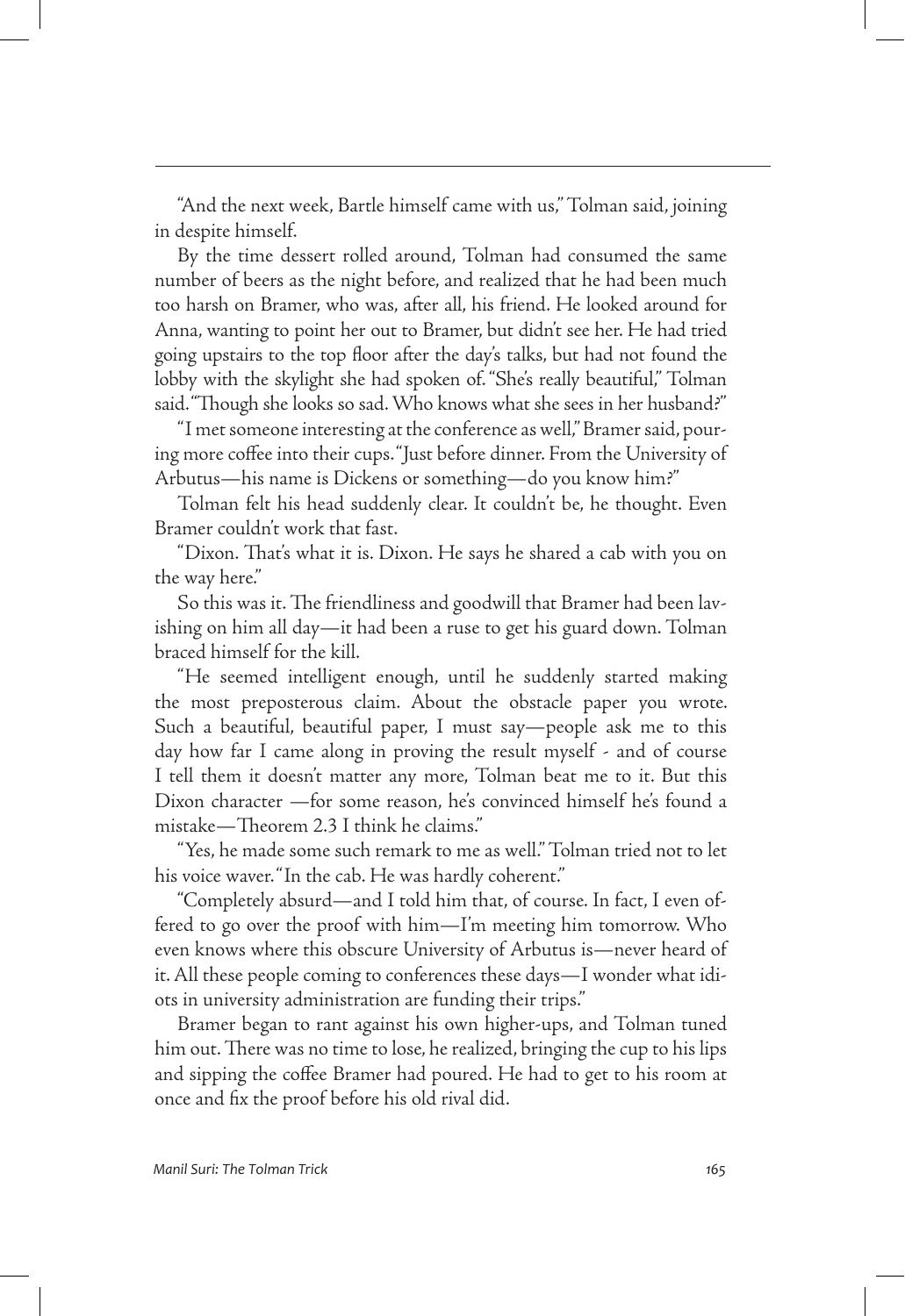By Wednesday, Tolman was in a panic. Nothing had worked. Pages of useless equations lay strewn over the room, like the droppings of some unroped mathematical truth. His eyes hurt and his body ached from sitting at the desk in his room all day Tuesday. He had gone downstairs only for meals, and seen Bramer and Dixon busy scribbling on paper napkins each time. All night, he had lain awake in bed, churning mathematical arguments in his head, until at 4:00 a.m, an exhausted sleep had overtaken him. This morning, he had awakened with a sore throat and runny nose. Viruses took a week to incubate, he had reassured himself— it couldn't be Lazarotsky passing on his cold in revenge.

He almost didn't go for the traditional Wednesday afternoon hike, but then decided the walk would clear his head. The last time he had attended a conference at Oberwolfach, their mathematician guide had dragged them over mountains and through valleys in search of authentic Black Forest cake, a search that had turned into a seven-hour ordeal when they had not been able to find their way back. This time the organizer had less ambitious plans—he simply led the way along the river towards town, where there was a small fair going on. The mathematicians followed along obediently, several of them in sturdy hiking boots packed specially for this afternoon.

Tolman walked silently near the back of the group, staring at the clean, cold water. They were coming up to the stub of snow he had seen from the cab; their path would take them only a few yards from it. He let the dawdling Popescu sisters, their furs bedraggled by the years, pass him. Then he walked over to the river bank.

It was, indeed, a bridge that had once stood there. All that survived now was a stone abutment built into the bank and a short piece of walkway that ended abruptly where the rest had fallen off. The snow crunched and packed under the smooth soles of his shoes as Tolman edged his way along the walkway and peered over the side. Below, the flow was an example of almost textbook perfection, one that he had drawn so often in class on the blackboard. Water swirled around the right-angled corner of the support, the froth curling into tiny eddies as it raced to join the river beyond.

Tolman got down on his knees, then stretched his body flat against the snow. He pulled his head up to the edge and gazed at the water.

∞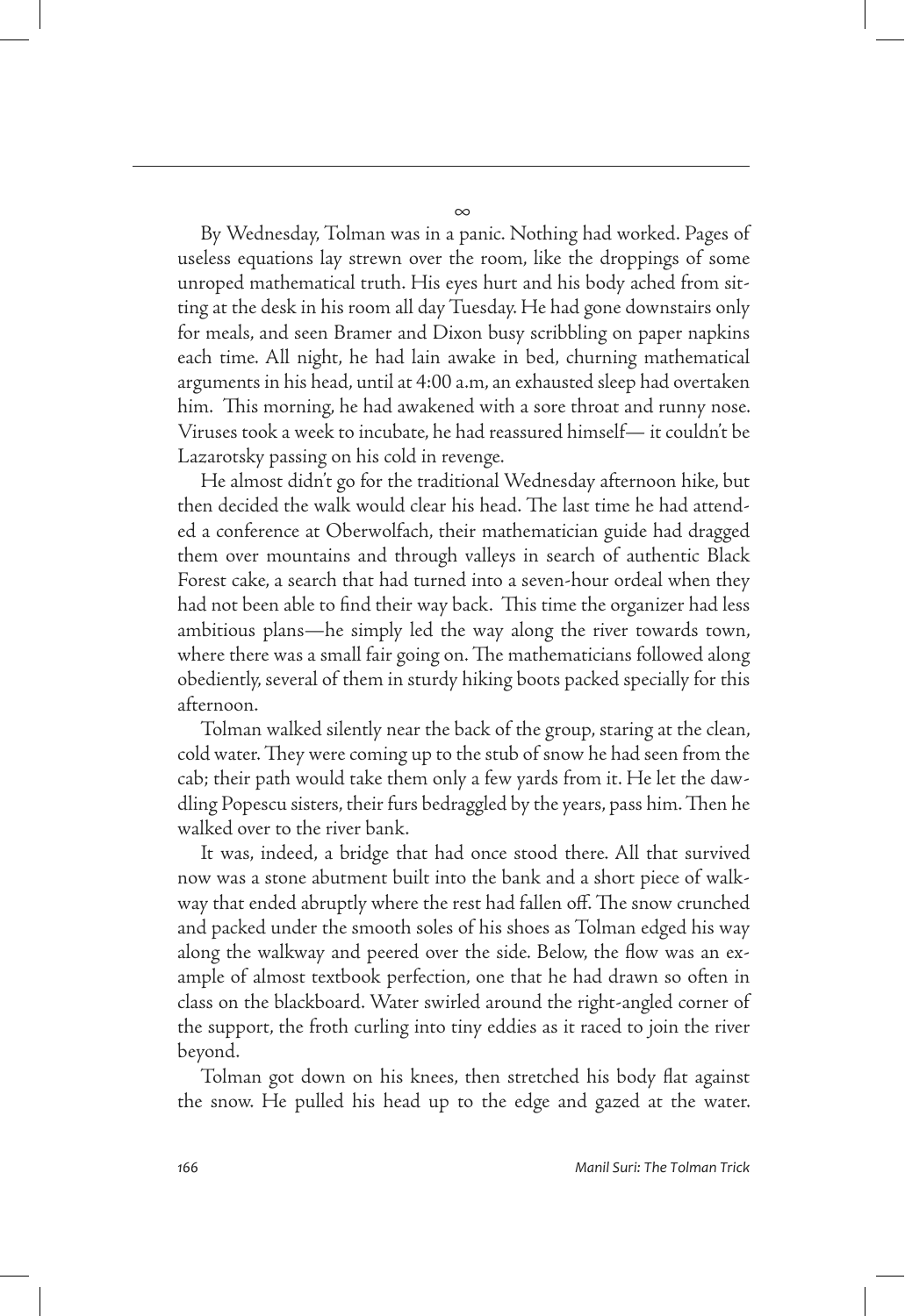When he was ten, his family had moved to a house next to a wooded area through which a stream ran. He would lie alone on the bank for hours on end and watch the twigs and leaves float by. Patterns would flower and fade like in a kaleidoscope, as they were doing now on the surface below.

How many equations, he wondered, were being solved at each instant to form these patterns? How many variables, how many parameters, how many pieces of data were involved? How many decades before mathematicians had the proficiency to prove theorems assimilating them all? The models he looked at were derived after many assumptions and all sorts of simplifications. Even those models were so inscrutable, so resistant to the pencil and paper manipulations of his tribe.

And who cared, anyway? What was the point of being a mathematician? Of spending years of his life trying to validate solutions that scientists took for granted, that engineers routinely approximated? The real world needed ships and dams and planes and rockets built. It demanded computer-generated approximations in seconds, color maps in two and three dimensions. It did not time its business to the musings of mathematicians any more.

Tolman felt the snow melt against the warmth of his legs and soak through the cloth. He wished György were here. György rallying him to get up and resume the fight. György reminding him of rockets that had crashed, oil platforms that had collapsed. Of all the catastrophes that could have been averted precisely if the world had paid attention to its mathematicians. György telling him how he was indispensable, how without mathematicians there would be no science or engineering or civilization, how Nature would reign, cruel and untamed and uncontested.

He was trying to remember György's green-blue eyes, his carefully combed strands of white hair, his Hungarian accent, when he heard footsteps and turned around. It was Bramer, stepping cautiously over the stones towards him.

"Oh, there you are," Bramer said, as if, while out on a casual stroll, he had come quite naturally across Tolman sprawled on the snow.

"I was trying to study the water under the bridge." Tolman made an awkward, unsuccessful attempt to get up. "It's hard to look at a river and not think of György."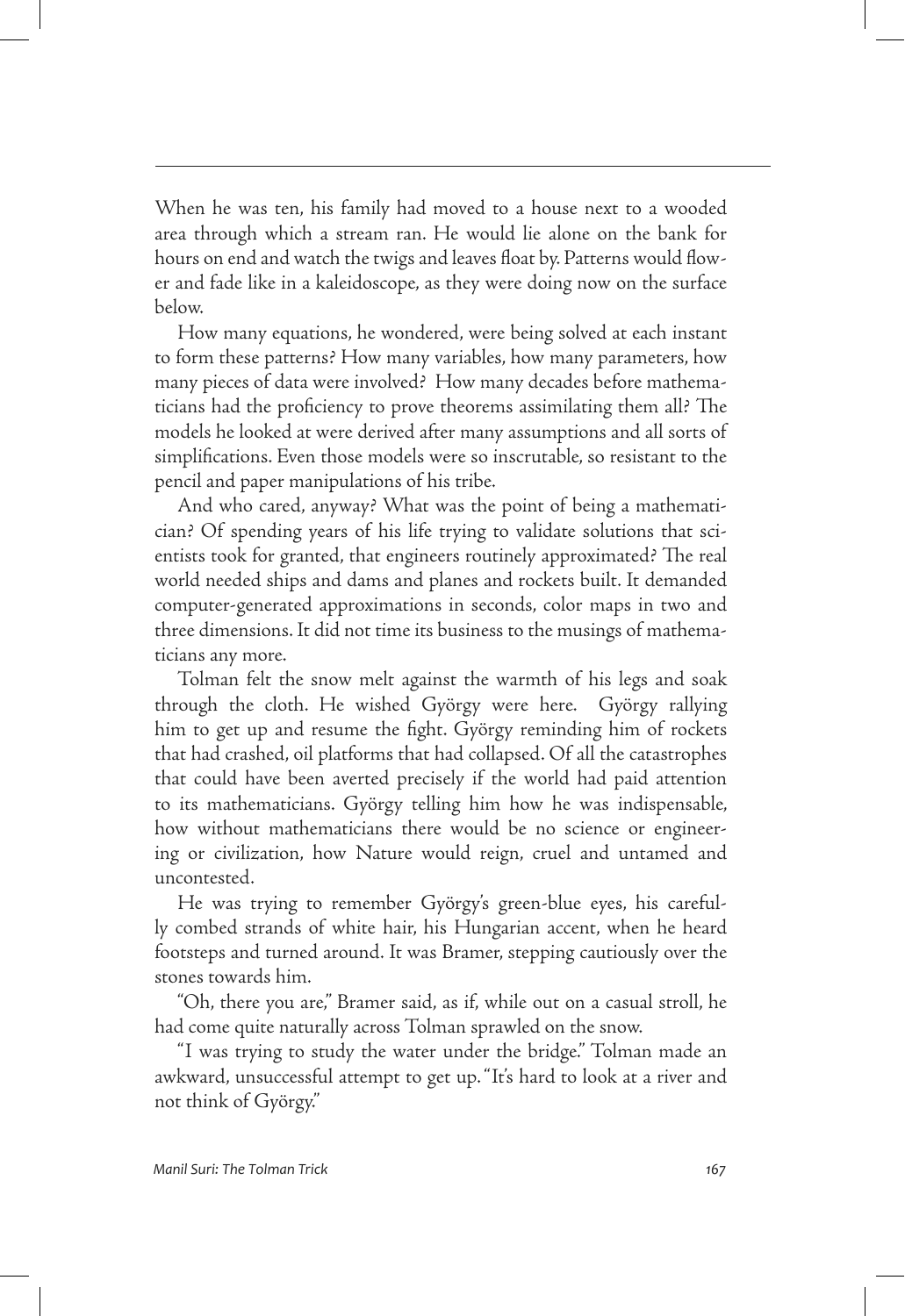Bramer offered a hand and helped pull Tolman to his feet.

"He'd have loved this spot, wouldn't he?" Bramer brushed some snow off Tolman's coat. "I remember the time he took me down to the Monongahela. We spent the whole afternoon looking at streamlines. His wife packed egg sandwiches for him, which he hated, and gave to me. I can't believe it's been two years. I still dial his number when I'm stuck on a proof, not remembering he's gone."

They stared silently at the bridge, at the water.

"A wonderful place for the obstacle problem, is it not?" Bramer said. "One could even use the trick."

Tolman noticed it at once, as he knew Bramer must have meant him to—the omission of his name in prefacing 'trick.' He shivered in his damp clothes and waited for what Bramer had come to say.

"Look at you, you're all wet. We better head back—I'd hate to see you catch a cold. We can have some coffee, talk a little. Maybe even discuss your obstacle paper."

Suddenly Tolman felt a violent need to sneeze. He pulled out his handkerchief from his front trouser pocket and buried his nose in its folds, but the dampness of the cloth only exacerbated his urge.

"It's the continuity assumption, isn't it?" Bramer was saying. "Dixon pinpointed it for me. It's such a useful theorem, too – it would be a shame to lose it. Perhaps we could all sit down together and look at our options."

*Our* options. The pronoun arrested the sneeze that was preparing to discharge through Tolman's nostrils, stopping him in mid-inhalation.

"He's smart, this Dixon guy. He feels we might be able to save it."

It was difficult to assimilate the full arrogance of Bramer's proposal quite at once. All Tolman's insight, all his years of research, and now Dixon and Bramer were to be his saviors? So that they could rename his result the Bramer-Dixon-Tolman Trick?

Then a more frightening thought occurred to him. What if he didn't join in, and they managed to correct the theorem before he did? He could hardly forbid them from working on it. What if it became known as the Bramer-Dixon Trick?

"I was thinking we could meet Dixon for breakfast tomorrow."

For an instant, Tolman imagined grasping Bramer by the arm and swinging him into the river from where he stood. Watching his colleague float away through the ice chunks, flipping from side to side as he hit the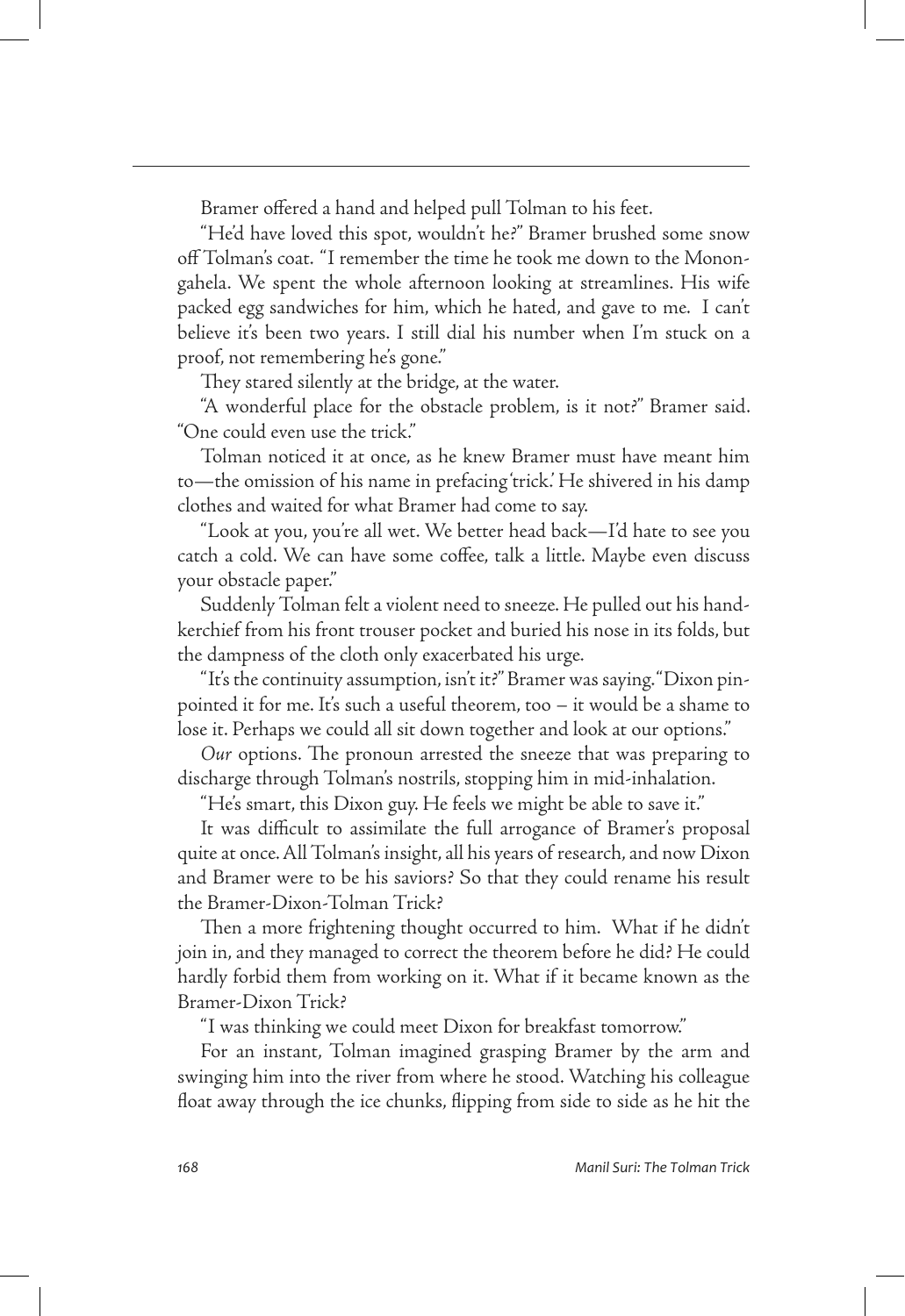banks. What would be the appropriate boundary data when Bramer made contact with an edge?

Then Tolman felt ashamed. Bramer was who he was, and there was technically nothing dishonorable in what he had said. An uninformed observer might even characterize his overture as benign, rather than the raw attempt to hijack the theorem that Tolman recognized it as. There was nothing to do but politely decline the invitation, and hope that Dixon didn't by some crazy fluke stumble onto a corrected proof before he did. Tolman had, after all, been the person to come up with the original idea, so there was reason to believe he would be the one to correct it as well. This was not the moment to lose faith in himself.

"Perhaps some other time," Tolm**an** started to say, but was overcome by a volley of sneezes.

By the time they got back, Tolman was feeling quite unwell. His head hurt, his nose ran, and the rash on his neck seemed to have moved to the inside of his throat. He thought he had a fever, but didn't know whom to contact at the Institute for a thermometer. At dinner, he forced himself to eat some of the pea and sausage soup, but the main course of stuffed cabbage sent him scuttling back to his room. For a moment, he actually contemplated making a stab at Theorem 2.3. But then he turned the knob on the heating pipe up and down a few times, adjusting the temperature, and with the soup roiling in his stomach, climbed into bed.

Around midnight, he checked his pulse. It was racing along at around a hundred and twenty. He tried gauging the temperature of his cheeks and forehead with the back of his hand, but everything felt equally hot. He got up and turned the heat down a notch. An hour later, he began shivering and had to turn the heat back up. Still later, he began to feel once more as if he was boiling and threw off all his covers. In his delirium he imagined that he was back at the Wolf River. In his hand was a shovel, and he was going to dig up the remains of the bridge to smooth out the flow. But there was no way to climb down to the level of the water. So he took off his shirt, then the rest of his clothes, and jumped in. The water felt cool and refreshing against his burning forehead, his sweltering skin.

There was a knocking on his door the next morning. Tolman ignored it. Hyvonen looked in at lunchtime and came back with some rolls and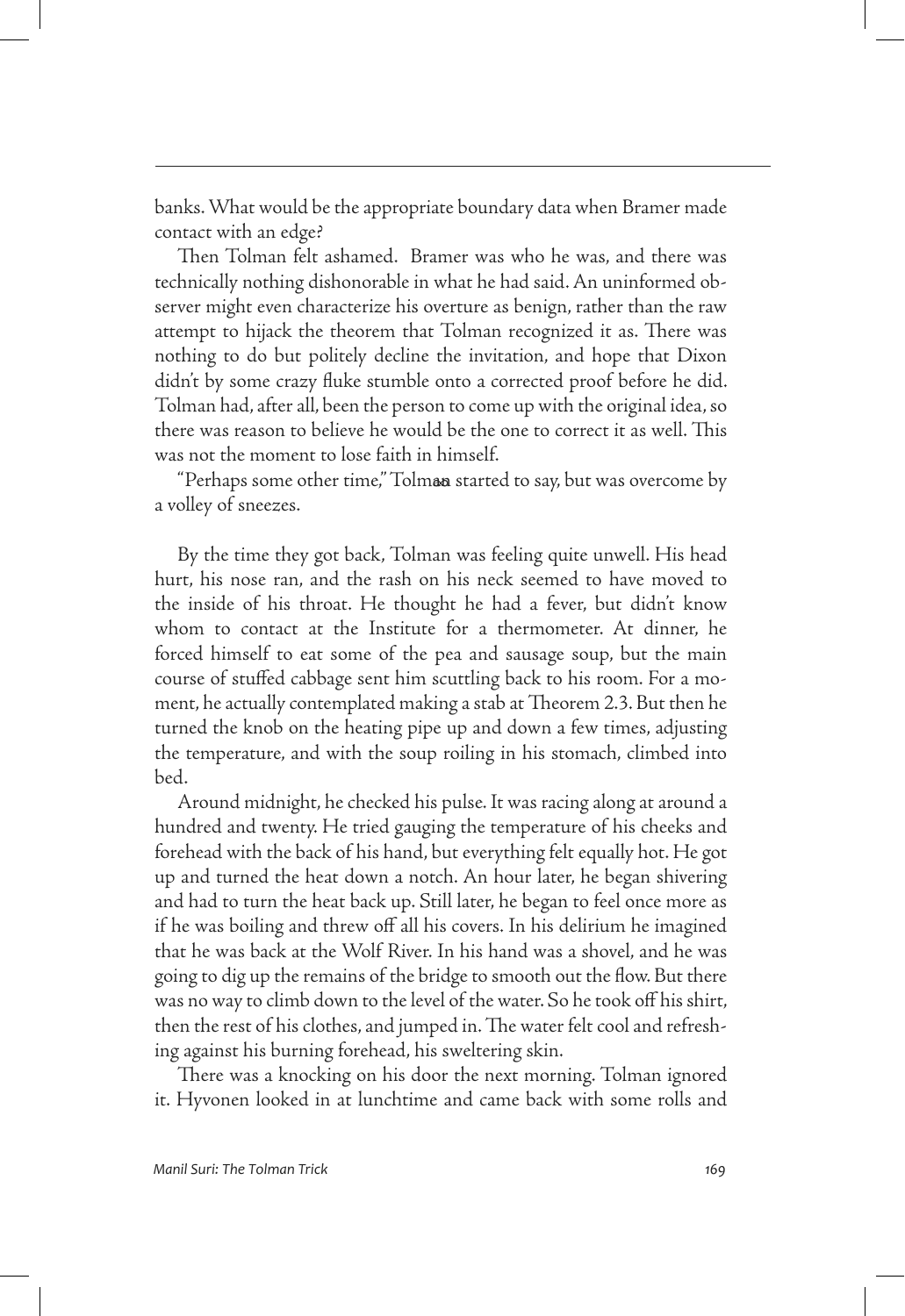butter for him. He stayed in bed all day, popping aspirin whenever his pulse rose above 120. Once, when he began thinking he was at the Wolf River again, he soaked some water on a handkerchief and laid it across his forehead.

Around four, he fell into a troubled sleep for an hour and dreamt of György. When he awoke, he thought György was disclosing the corrected obstacle proof to Bramer in a corner of the room. He called out to the shadows in protest, but there was no reply.

At six-thirty, he decided he had to eat a proper meal to keep up his strength. He forced some clothes over his aching body and went down to the dining room. Dinner was a blur. There was a potato and pork stew, flavored with curry powder for a reason he was unable to understand. He was startled to find a section of starfruit nestling radiantly between the slices of pork on his plate. He wondered if he was delirious again, and bit into the star-shaped piece. It squirted curry and pork fat in his mouth.

He was about to drag himself back upstairs when Holzerman, one of the organizers, turned to him. "How is your theorem doing?" he asked, and the voices at the table died down. "Bramer said there might be a mistake somewhere."

Tolman felt the room lurch. "I'm working on it," he said. "Trying to," he added weakly.

"Your talk's tomorrow morning, isn't it?"

"I hope I'll be better by then." He waited for the conversation to pick up again, then fled.

Bramer came to his room at 9:00 pm, just as the fever, fueled perhaps by the curry or the starfruit, seemed to be surging back.

"Don't worry about tomorrow, don't worry about anything" he said. "I asked Holzerman to let Dixon give a talk in your stead. He agreed, so now I want you to take complete rest."

Tolman began mumbling in protest, but Bramer shushed him. "We're still working on the proof. If nothing else, we'll at least be able to explain where the argument in your paper breaks down.

"Now remember. Rest," Bramer said, placing a hand on his forehead, and Tolman tried flailing out but his arms were too heavy to lift off the  $\qquad \qquad \circ \circ$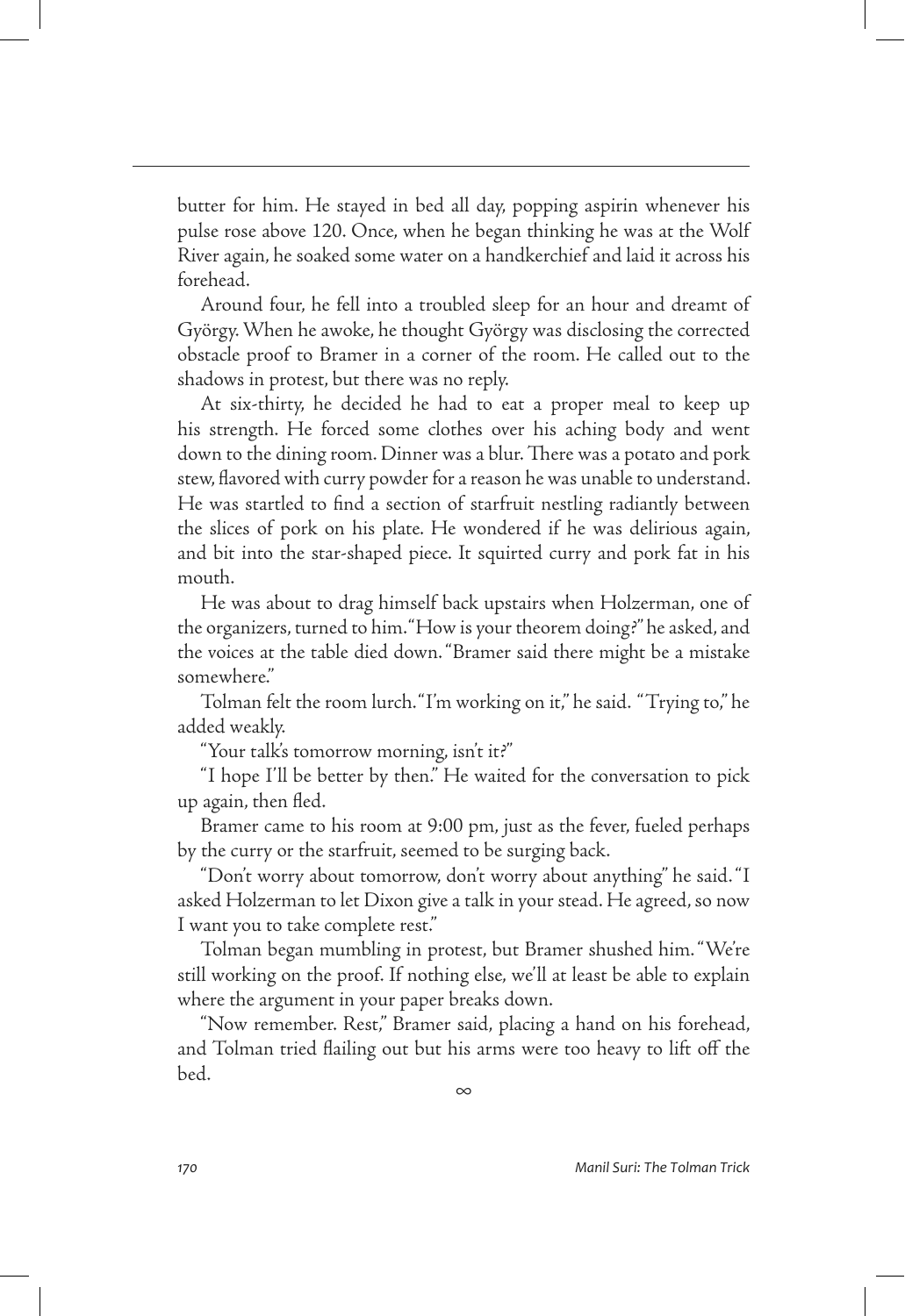The night was worse than the previous one. Once again Tolman found himself in the river, hurtling towards the bridge this time, surrounded by millions of fluid particles. The stone came up with tremendous speed, and his body bounced off the right-angled edge. He whirled through the water, spinning like the ball in a pinball machine, then was thrown into an eddy and went spiraling to the river bottom. Perhaps he drowned, because he suddenly experienced a remarkable buoyancy, and saw himself afloat on the river surface, his spread-eagled body being borne downstream.

When he awoke, sunlight was soaking through the balcony drapes, bathing the walls in an orange sheen. He looked at the bedside clock—it was a little past 10:30 am. Dixon, he realized, must be in the middle of his lecture right now. He wondered if he should throw off the covers and stagger through the snow to the conference room, burst into Dixon's talk and take the podium from him. What would he say, though? The transparencies he had brought along were teeming with references to the Tolman Trick. He imagined Bramer at the back of the room, standing up to repudiate him. The tale being told for years to come about Tolman going down in flames at Oberwolfach.

No, emotion was always the enemy of good mathematics, as György used to say. He would stop thinking of the problem for a while, let his mind float free to allow new ideas to drift in, come back and fight another day. It was his fear and nothing else that had so magnified the specter of Dixon having already corrected the proof. He had to keep reminding himself that it was much easier to find a mistake than to repair it.

Tolman sat up in bed. He still had a fever, he could tell, but his pulse was slower. He felt hungry so he put on his clothes. As he stepped outside the door he remembered that breakfast had ended more than an hour ago. A woman in a blue uniform looked up from besides a bucket on the floor. "Guten Tag," she wished Tolman, then went back to scrubbing the tiles vigorously with a brush.

Tolman made his way around the giant chessboard on the hallway floor. He walked past the bookshelves built into the walls, lined with the great classics on mathematics. Newton and Hilbert, Euclid and Descartes nestled reassuringly next to one another.

He came to a narrow wooden door between two of the bookshelves. He had not noticed it before and wondered if it was an exit reserved for the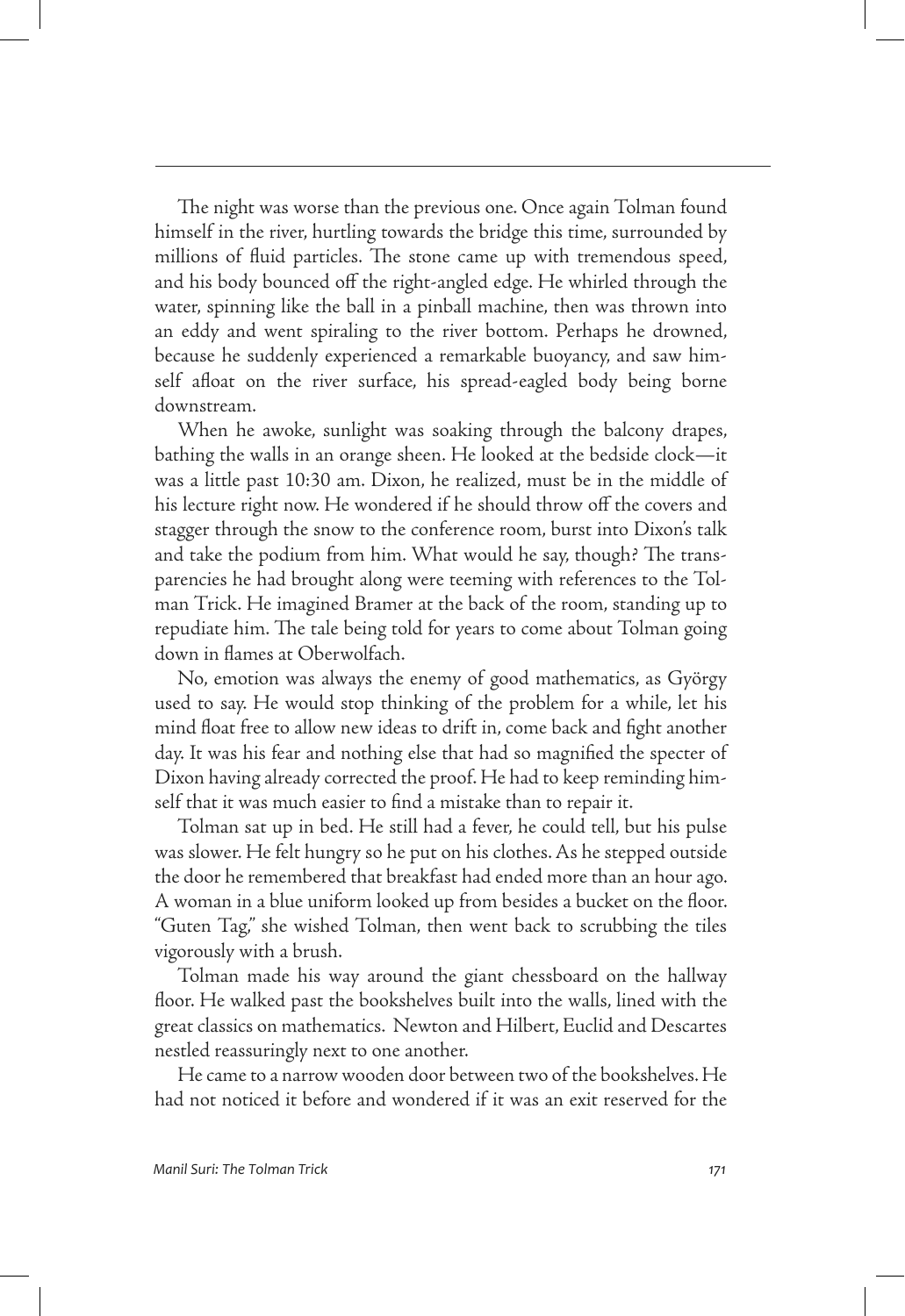staff. The blue-uniformed woman was oblivious to him, her body rocking back and forth as she attacked the floor with her brush. Tolman opened the door and squeezed through.

He stepped into a corridor and followed it to a vestibule from which a spiral of steps rose. Light shone down from the floor above. He mounted the stairs and stepped onto the polished floorboards of a large hallway. Sunshine poured in from the windows on either end, and blazed through a skylight on the far side.

Beneath the skylight what appeared to be clothes had been spread out on the floor, perhaps to dry in the sun. Tolman moved closer and saw that they were in fact quilts, some no larger than a table napkin, others the size of a child's cot. Scissors and bits of cloth lay strewn about, and a measuring tape basked uncoiled along a window sill. On a table by the wall was a loom, with threads of different colors plunging to spools on the floor.

Tolman bent down and examined the quilt closest to him. It was made up of individual patches, each about a foot square, arranged in three rows of two. Each patch had a miniature scene depicted on it—mountains of white snow, forests of pure green, clouds floating against backdrops of blue sky. He moved from quilt to quilt, and saw roads and rivers and villages and lakes, even cows grazing in a field. He picked up a patch from the table and felt it between his fingers—the cloth had a cottony feel to it. Sewn into the material was a blue ribbon of river, running unimpeded across a snow-white landscape.

Tolman ran his thumb across the curve of the river bank. He could not detect any kinks, the boundary between blue and white was smooth, graceful. He was examining the stitching on the back when he heard the turn of a doorknob. Anna appeared in the hallway and gasped when she saw him.

"Oh, Dr. Tolman. You startled me. I didn't know anyone was here." She stopped, noticing his feverish eyes, his unshaven face. "Are you all right?"

"Yes, don't worry, I'm okay. I'm really sorry. I didn't mean to intrude like this. I just saw the stairs and. . . "

"No, no, that's fine. I told you to come, remember? I'm glad you found it."

Tolman stood by the table and smiled awkwardly. Anna's face was long and expectant, waiting for him to speak. "It's very beautiful," he finally said.